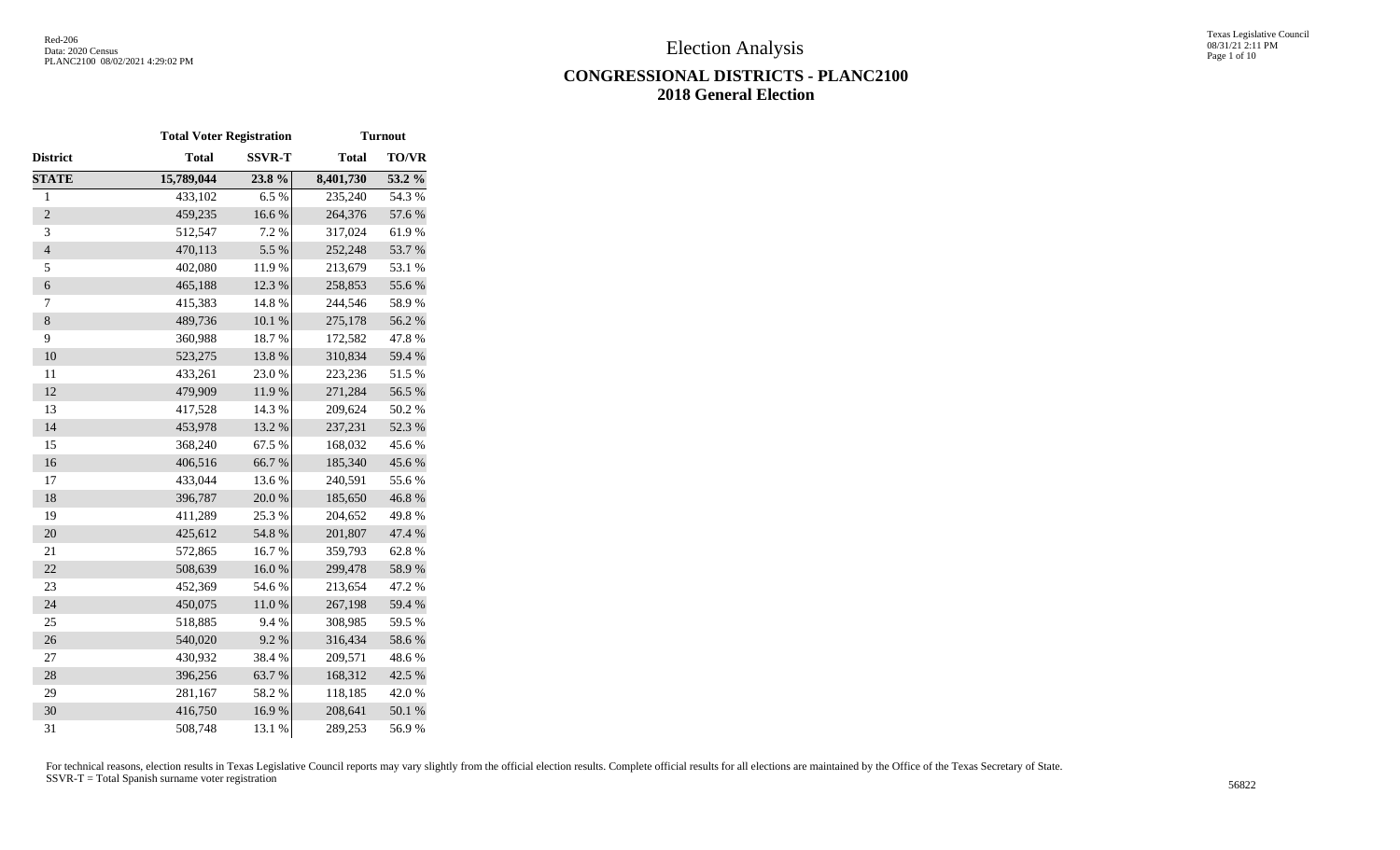Texas Legislative Council 08/31/21 2:11 PM Page 2 of 10

# **CONGRESSIONAL DISTRICTS - PLANC2100 2018 General Election**

|                 | <b>Total Voter Registration</b> |               |         | <b>Turnout</b> |
|-----------------|---------------------------------|---------------|---------|----------------|
| <b>District</b> | Total                           | <b>SSVR-T</b> | Total   | <b>TO/VR</b>   |
| 32              | 452,871                         | 11.2 %        | 278,457 | 61.5%          |
| 33              | 273,305                         | 40.5 %        | 121,746 | 44.5 %         |
| 34              | 366,623                         | 74.1 %        | 147,510 | 40.2 %         |
| 35              | 419,525                         | 42.5 %        | 198,703 | 47.4 %         |
| 36              | 442,203                         | 12.7 %        | 223,803 | 50.6%          |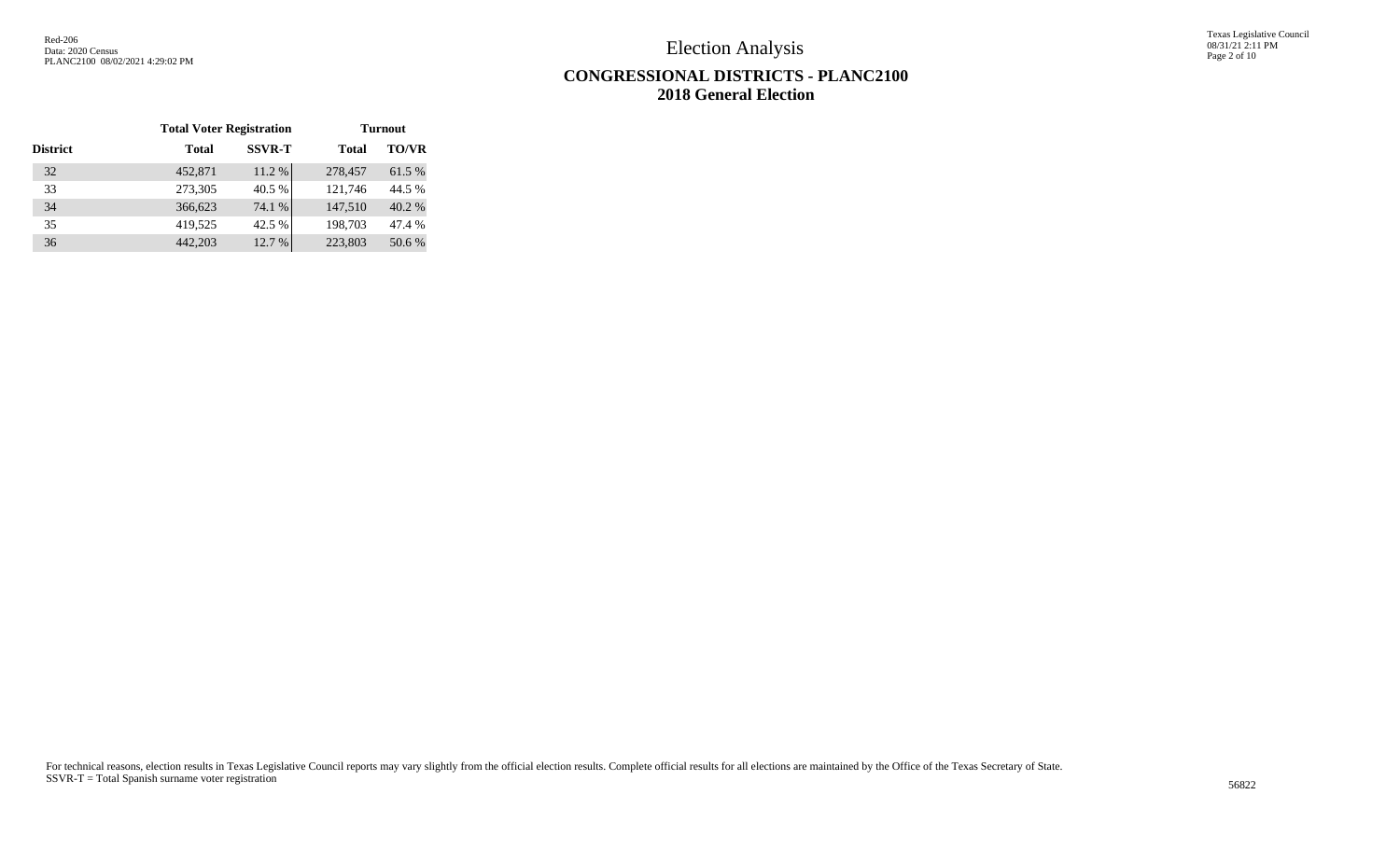#### **CONGRESSIONAL DISTRICTS - PLANC2100 2018 General Election**

|                 | <b>U.S. SEN</b>  |        |                  | <b>GOVERNOR</b> |           |         |                  |        | <b>LT. GOVERNOR</b> |               |                   |         |                  | <b>ATTORNEY GEN</b> |                  |                |            |         |                  |                |
|-----------------|------------------|--------|------------------|-----------------|-----------|---------|------------------|--------|---------------------|---------------|-------------------|---------|------------------|---------------------|------------------|----------------|------------|---------|------------------|----------------|
| <b>District</b> | Cruz-R           |        | O'Rourke-D       |                 | Dikeman-L |         | Abbott-R         |        | <b>Valdez-D</b>     |               | <b>Tippetts-L</b> |         | <b>Patrick-R</b> |                     | <b>Collier-D</b> |                | McKennon-L |         | Paxton-R         |                |
| <b>STATE</b>    | 4,259,630 50.9 % |        | 4,044,073 48.3 % |                 | 65,472    | $0.8\%$ | 4,655,344 55.8 % |        | 3,545,673 42.5 %    |               | 140,596           | $1.7\%$ | 4,260,186 51.3 % |                     | 3,859,878 46.5 % |                | 183,455    | $2.2\%$ | 4,190,455 50.6 % |                |
|                 | 167,614 71.6 %   |        | 65,208           | 27.8 %          | 1,337     | 0.6%    | 172,958          | 74.0 % | 58,324              | 25.0 %        | 2,480             | 1.1%    | 161,599          | 69.4 %              | 67,180           | 28.9%          | 3,913      | 1.7%    |                  | 164,405 70.8 % |
| 2               | 132,559          | 50.2 % | 129,460          | 49.0 %          | 2,050     | $0.8\%$ | 146,593 55.6 %   |        | 112,508 42.7 %      |               | 4,356             | 1.7 %   | 134,700 51.2 %   |                     | 123,617          | 47.0 %         | 4,755      | 1.8%    |                  | 131,542 50.1 % |
| 3               | 162,514 51.3 %   |        | 151,940          | 47.9 %          | 2,566     | $0.8\%$ | 181,449 57.6 %   |        | 127,695             | 40.5 %        | 5,772             | 1.8%    | 165,445 52.9 %   |                     | 140,742          | 45.0%          | 6,827      | 2.2 %   | 160,751          | 51.4 %         |
| $\overline{4}$  | 186,109          | 74.1 % | 63,070           | 25.1 %          | 1,826     | 0.7%    | 192,989          | 77.0 % |                     | 54,452 21.7 % | 3,204             | 1.3%    | 179,965 72.1 %   |                     | 65,147           | 26.1 %         | 4,535      | 1.8%    | 181,231          | 72.8%          |
| .5              | 127,267          | 59.9%  | 83,496           | 39.3 %          | 1,553     | 0.7%    | 136,122          | 64.1 % | 72,834              | 34.3 %        | 3,322             | 1.6 %   | 126,215 59.7 %   |                     | 81,098           | 38.4 %         | 4,083      | 1.9%    | 125,161          | 59.3 %         |
| 6               | 132,290          | 51.2%  | 124,144          | 48.0%           | 2,057     | 0.8%    | 144,596 56.1 %   |        | 108,746 42.2 %      |               | 4,552             | 1.8%    | 132,656 51.6 %   |                     | 118,499          | 46.1%          | 5,906      | 2.3 %   |                  | 130,412 50.8%  |
| 7               | 112,286          | 46.0 % | 130,185 53.3 %   |                 | 1,846     | 0.8 %   | 127,666 52.4 %   |        | 111,568             | 45.8%         | 4,294             | 1.8%    | 113,737          | 46.7 %              |                  | 124,898 51.3 % | 4,670      | 1.9%    |                  | 110,735 45.6 % |
| 8               | 196,002 71.4 %   |        | 76,558           | 27.9 %          | 2,002     | 0.7%    | 205,885          | 74.9 % |                     | 65,241 23.7 % | 3,584             | 1.3%    | 195,199 71.2 %   |                     | 73,827           | 26.9%          | 5,034      | 1.8%    |                  | 193,518 70.8 % |
| 9               | 32,457           | 18.9%  | 138,614          | 80.6 %          | 936       | 0.5%    | 40,440 23.5 %    |        | 129,509             | 75.2 %        | 2,160             | 1.3 %   | 34,696           | 20.2 %              | 135,043          | 78.5 %         | 2,279      | 1.3 %   | 32,538           | 18.9%          |
| 10              | 153,467          | 49.5 % | 154,034          | 49.6 %          | 2,817     | 0.9%    | 167,357          | 54.1 % | 135,803             | 43.9%         | 5,964             | 1.9%    | 153,408          | 49.7 %              | 147,808          | 47.9 %         | 7,195      | 2.3 %   | 150,889          | 49.0 %         |
| -11             | 172,354          | 77.8%  | 47,663           | 21.5 %          | 1,631     | 0.7%    | 178,077          | 80.3%  | 40,776              | 18.4 %        | 2,839             | 1.3%    | 166,397          | 75.4 %              | 49,359           | 22.4 %         | 4,808      | 2.2 %   | 168,383          | 76.5 %         |
| 12              | 162,154          | 60.0%  | 105,756          | 39.1 %          | 2,382     | 0.9%    | 174,659          | 64.7 % | 90,480              | 33.5 %        | 4,871             | 1.8%    | 163,078          | 60.6 %              | 99,438           | 37.0 %         | 6,477      | 2.4 %   |                  | 160,339 59.7 % |
| 13              | 164,998          | 79.2 % | 41,794           | 20.1 %          | 1,591     | 0.8 %   | 169,571 81.4 %   |        |                     | 35,953 17.3 % | 2,694             | 1.3 %   | 157,575 76.1 %   |                     | 44,830           | 21.7 %         | 4,619      | 2.2 %   |                  | 160,925 77.8 % |
| 14              | 137,190 58.2 %   |        | 96,843           | 41.1 %          | 1,658     | 0.7%    | 145,410 61.7 %   |        |                     | 86,654 36.8 % | 3,420             | 1.5 %   | 135,902 57.9 %   |                     | 94,199           | 40.2%          | 4,443      | 1.9%    |                  | 133,805 57.1 % |
| 15              | 70,037           | 41.9%  |                  | 95,813 57.4 %   | 1,111     | 0.7%    | 78,890 47.5 %    |        |                     | 85,210 51.3 % | 1,968             | 1.2%    |                  | 69,503 42.2 %       |                  | 91,743 55.7 %  | 3,318      | 2.0 %   | 67,193           | 40.9%          |
| 16              | 47,943           | 25.9 % | 136,297          | 73.5 %          | 1,097     | $0.6\%$ | 58,948 32.3 %    |        | 120,348 65.9 %      |               | 3,454             | 1.9 %   | 53,235           | 29.5 %              | 121,822          | 67.5 %         | 5,510      | 3.1 %   | 50,603           | 28.0 %         |
| 17              | 129,756 54.3 %   |        | 107,043          | 44.8%           | 2,139     | 0.9%    | 140,295 58.8 %   |        |                     | 93,726 39.3 % | 4,410             | 1.8%    | 127,556 53.8 %   |                     | 103,460          | 43.6 %         | 6,217      | 2.6 %   |                  | 127,357 53.8 % |
| 18              | 37,627           | 20.3 % | 146,043          | 78.9%           | 1,315     | 0.7%    | 46,782 25.3 %    |        | 135,347 73.1 %      |               | 2,925             | 1.6 %   |                  | 39,868 21.6 %       | 141,902          | 76.8%          | 3,057      | 1.7 %   | 37,705           | 20.4 %         |
| 19              | 145,801          | 71.5 % | 56,513           | 27.7 %          | 1,548     | 0.8 %   | 151,028          | 74.3 % | 48,571              | 23.9 %        | 3,677             | 1.8%    | 138,309          | 68.4 %              | 58,805           | 29.1 %         | 5,226      | 2.6 %   | 142,364          | 70.5 %         |
| 20              | 66,010           | 32.8%  | 133,083          | 66.2 %          | 1,894     | $0.9\%$ | 78,413 39.3 %    |        | 117,659             | 58.9%         | 3,683             | 1.8%    | 70,525           | 35.4 %              | 123,854          | 62.1 %         | 4,911      | 2.5 %   | 65,470           | 32.9 %         |
| 21              | 177,785          | 49.6 % | 177,246 49.5 %   |                 | 3,333     | 0.9%    | 196,308 55.0 %   |        | 152,725             | 42.8%         | 7,719             | 2.2 %   | 179,907          | 50.6 %              | 166,332          | 46.8%          | 9,200      | 2.6 %   |                  | 175,123 49.5 % |
| 22              | 149,575 50.0 %   |        | 147,652          | 49.3 %          | 2,110     | 0.7%    | 166,154 55.6 %   |        | 128,269             | 42.9 %        | 4,336             | 1.5 %   | 152,668          | 51.3%               | 139,790          | 46.9%          | 5,392      | 1.8%    | 148,666          | 50.0%          |
| 23              | 100,145          | 47.1 % | 110,689          | 52.1 %          | 1,724     | 0.8%    | 111,651          | 52.9%  | 96,301              | 45.7 %        | 3,002             | 1.4 %   | 101,097          | 48.4 %              | 103,362          | 49.4 %         | 4,588      | 2.2 %   | 97.989           | 47.0 %         |
| 24              | 127,534 47.8 %   |        | 136,786 51.3 %   |                 | 2,238     | 0.8%    | 143,729 54.2 %   |        | 115,970             | 43.7 %        | 5,571             | 2.1 %   | 130,328          | 49.3 %              | 127,096          | 48.1 %         | 6,676      | 2.5 %   | 127,034          | 48.2 %         |
| 25              | 160,224          | 52.1 % | 144,478          | 47.0 %          | 2,881     | 0.9%    | 175,387 57.2 %   |        | 124,544             | 40.6 %        | 6,478             | 2.1 %   | 159,653 52.3 %   |                     | 137,584          | 45.0%          | 8,180      | 2.7 %   |                  | 156,992 51.5 % |
| 26              | 179,247          | 56.7 % | 134,176 42.5 %   |                 | 2,609     | 0.8%    | 195,708          | 62.2 % | 112,673 35.8 %      |               | 6,336             | 2.0 %   | 181,162 57.8 %   |                     | 124,083          | 39.6 %         | 8,240      | 2.6 %   |                  | 177,913 56.9 % |
| 27              | 126,295          | 60.5 % | 81,178           | 38.9%           | 1,442     | 0.7%    | 137,092          | 65.7%  | 68,948              | 33.0 %        | 2,646             | 1.3%    | 124,219          | 60.0%               | 78,684           | 38.0%          | 4,188      | 2.0 %   | 122,810          | 59.4 %         |
| 28              | 67,483           | 40.5 % | 97,728           | 58.7 %          | 1,367     | $0.8\%$ | 75,939           | 46.0%  | 87,007              | 52.7 %        | 2,191             | 1.3 %   |                  | 66,616 40.8%        | 93,165           | 57.0 %         | 3,690      | 2.3 %   |                  | 63,018 38.6 %  |
| 29              | 30,042           | 25.5 % | 87,106           | 73.9 %          | 676       | $0.6\%$ | 35,300 29.9 %    |        | 81,361              | 69.0 %        | 1,210             | 1.0%    |                  | 32,053 27.2 %       | 84,022           | 71.4 %         | 1,562      | 1.3 %   |                  | 30,159 25.7 %  |
| 30              | 36,476 17.6 %    |        | 169,923          | 81.8%           | 1,211     | 0.6 %   | 45,750 22.1 %    |        | 156,689             | 75.8%         | 4,229             | 2.0 %   | 38,557           | 18.7%               | 163,487          | 79.4 %         | 3,896      | 1.9 %   | 36,620           | 17.8 %         |
| 31              | 145,480          | 50.5 % | 139,253          | 48.4%           | 3,185     | 1.1 %   | 161,236 56.2 %   |        | 119,181 41.5 %      |               | 6,625             | 2.3 %   | 147,307          | 51.5 %              | 129,947          | 45.5 %         | 8,563      | 3.0 %   |                  | 143,404 50.3 % |
| 32              | 122,736 44.3 %   |        | 152,092 54.9 %   |                 | 2,337     | 0.8%    | 142,138 51.6 %   |        | 127,458 46.3 %      |               | 5,954             | 2.2 %   | 126,218 46.1 %   |                     | 141,389 51.6 %   |                | 6,364      | 2.3 %   |                  | 122,052 44.6 % |
|                 |                  |        |                  |                 |           |         |                  |        |                     |               |                   |         |                  |                     |                  |                |            |         |                  |                |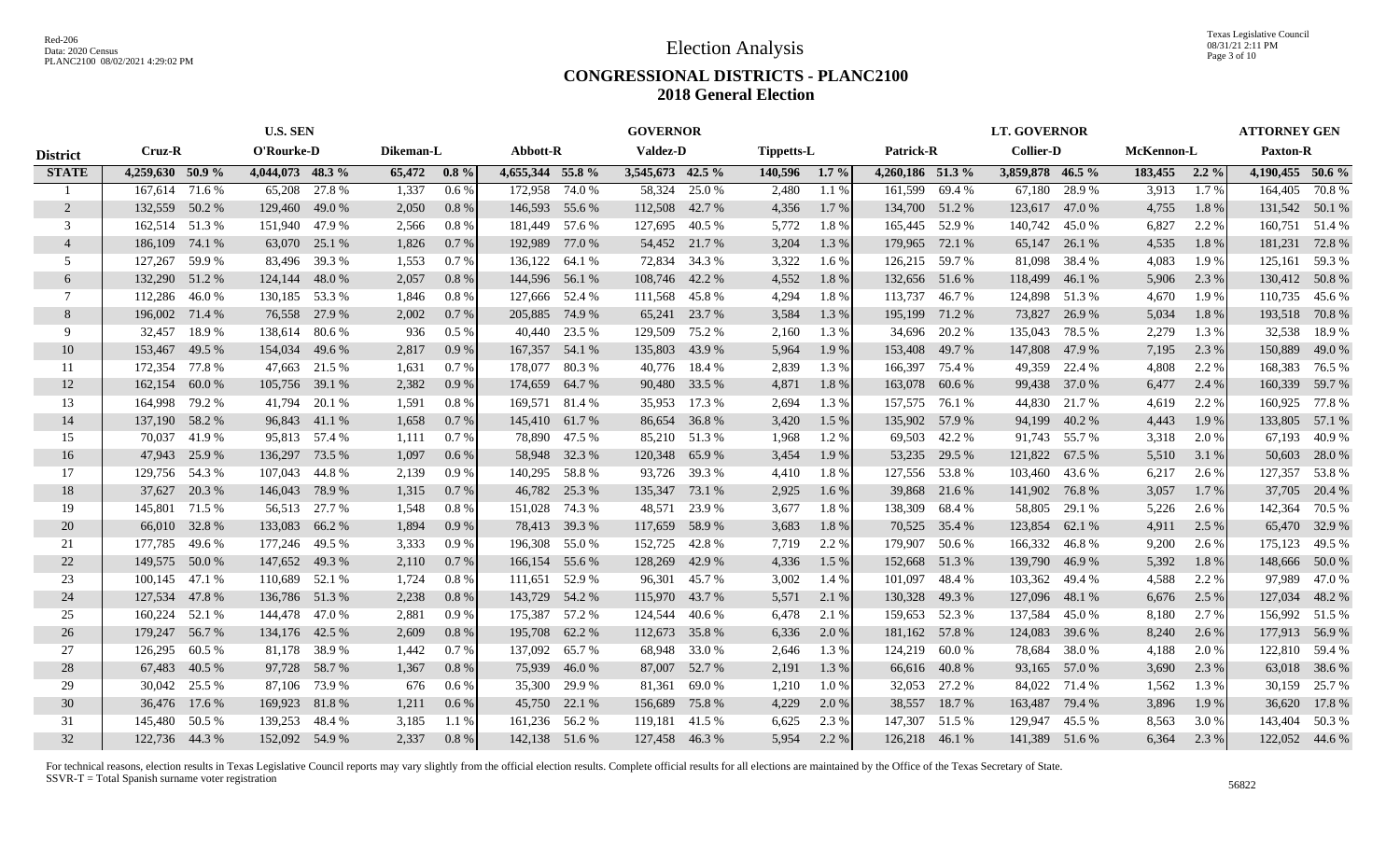Texas Legislative Council 08/31/21 2:11 PM Page 4 of 10

#### **CONGRESSIONAL DISTRICTS - PLANC2100 2018 General Election**

|                 |                  | <b>ATTORNEY GEN</b> |               |         |                  |               | <b>COMPTROLLER</b> |        |           |         |                  |               | <b>LAND COMM</b> |               |         |         |                  | <b>AG COMM</b> |                  |                |
|-----------------|------------------|---------------------|---------------|---------|------------------|---------------|--------------------|--------|-----------|---------|------------------|---------------|------------------|---------------|---------|---------|------------------|----------------|------------------|----------------|
| <b>District</b> | <b>Nelson-D</b>  |                     | Harris-L      |         | Hegar-R          |               | <b>Chevalier-D</b> |        | Sanders-L |         | <b>Bush-R</b>    |               | Suazo-D          |               | Pina-L  |         | <b>Miller-R</b>  |                | Olson-D          |                |
| <b>STATE</b>    | 3,897,409 47.0 % |                     | 201,249 2.4 % |         | 4,375,981 53.2 % |               | 3,569,799 43.4 %   |        | 280,976   | $3.4\%$ | 4,434,366 53.7 % |               | 3,567,001 43.2 % |               | 258,406 | $3.1\%$ | 4,220,727 51.3 % |                | 3,821,185 46.4 % |                |
|                 | 63,947           | 27.5 %              | 4,016         | 1.7%    | 166,949 72.3 %   |               | 58,598             | 25.4 % | 5,246     | 2.3 %   | 165,742 71.6 %   |               |                  | 59,019 25.5 % | 6,659   | 2.9 %   | 164,816 71.3 %   |                | 62,330           | 27.0 %         |
| 2               | 125,446 47.8 %   |                     | 5,592         | 2.1 %   | 141,930 54.3 %   |               | 111,992 42.9 %     |        | 7,360     | 2.8%    | 139,523 53.3 %   |               | 115,177 44.0 %   |               | 7,015   | 2.7 %   | 133,184 51.0 %   |                | 123,153 47.2 %   |                |
| 3               | 143,912          | 46.0%               | 8,105         | 2.6 %   | 170,083 55.2 %   |               | 128,642 41.8 %     |        | 9,177     | 3.0 %   | 174,412          | 56.3%         | 126,451          | 40.8%         | 8,941   | 2.9 %   | 163,980          | 53.2 %         | 136,971          | 44.5 %         |
| $\overline{4}$  | 62,879           | 25.2 %              | 4,996         | 2.0 %   | 185,466 75.1 %   |               | 55,004             | 22.3 % | 6,540     | 2.6 %   | 186,508          | 75.1 %        |                  | 54,540 22.0 % | 7,176   | 2.9 %   | 182,778          | 73.9 %         | 59,801           | 24.2 %         |
| .5              | 81,366           | 38.5 %              | 4,558         | 2.2 %   | 129,242 61.8%    |               | 73,922             | 35.3 % | 6,114     | 2.9 %   | 131,060          | 62.3%         |                  | 73,436 34.9 % | 5,925   | 2.8%    | 126,469          | 60.3%          | 78,929           | 37.7 %         |
| 6               | 119,860          | 46.7%               | 6,198         | 2.4 %   | 135,208 53.1 %   |               | 110,195            | 43.3 % | 9,033     | 3.6 %   | 138,629          | 54.2 %        | 109,418 42.8 %   |               | 7,693   | 3.0%    | 132,047          | 51.8%          | 117,182          | 46.0 %         |
| 7               | 126,915 52.3 %   |                     | 5,158         | 2.1 %   | 124,797 51.7 %   |               | 110,053            | 45.6 % | 6,692     | 2.8 %   | 121,737          | 50.3 %        | 114,583          | 47.3 %        | 5,759   | 2.4 %   | 113,064          | 46.9%          |                  | 123,811 51.4 % |
| 8               | 74,151 27.1 %    |                     | 5,742         | 2.1 %   | 199,343 73.4 %   |               | 65,331             | 24.0 % | 7,074     | 2.6 %   | 197,117          | 72.3 %        |                  | 66,472 24.4 % | 9,074   | 3.3 %   | 194,330 71.5 %   |                |                  | 72,412 26.6 %  |
| 9               | 136,642          | 79.5 %              | 2,678         | 1.6 %   | 34,519           | 20.1 %        | 132,549            | 77.3 % | 4,415     | 2.6 %   | 35,445           | 20.7 %        | 133,135          | 77.6 %        | 2,908   | 1.7 %   | 32,033           | 18.7%          | 137,230          | 80.0 %         |
| 10              | 148,850          | 48.4 %              | 8,034         | 2.6 %   | 161,244 52.7 %   |               | 135,092            | 44.2 % | 9,604     | 3.1 %   | 159,706          | 52.1 %        | 136,680          | 44.6 %        | 9,984   | 3.3 %   | 152,744          | 50.0 %         | 145,717 47.7 %   |                |
| 11              | 46,980           | 21.3 %              | 4,888         | 2.2 %   | 172,140          | 78.7%         | 40,520             | 18.5 % | 6,059     | 2.8%    | 170,985          | 77.9 %        | 40,602           | 18.5 %        | 7,994   | 3.6 %   | 169,576          | 77.4 %         | 44,945           | 20.5 %         |
| 12              | 100,979          | 37.6 %              | 7,043         | 2.6 %   | 166,014 62.4 %   |               | 90,647 34.1 %      |        | 9,398     | 3.5 %   | 169,618          | 63.4 %        |                  | 89,275 33.4 % | 8,759   | 3.3 %   | 162,340 60.9 %   |                | 97,928           | 36.7 %         |
| 13              | 41.490           | 20.1 %              | 4,337         | 2.1 %   | 163,577 79.7 %   |               | 35,858             | 17.5 % | 5,804     | 2.8%    | 162,958          | 79.1 %        |                  | 36,210 17.6 % | 6,745   | 3.3 %   | 161,587 78.6 %   |                | 39,760           | 19.3 %         |
| 14              | 95,425           | 40.7%               | 4,948         | 2.1 %   | 137,531 59.1 %   |               | 88,625             | 38.1 % | 6,628     | 2.8%    | 137,921          | 59.0 %        |                  | 88,679 37.9 % | 7,181   | 3.1 %   | 133,749 57.4 %   |                | 94,663           | 40.6 %         |
| 15              | 93,402           | 56.8%               | 3,702         | 2.3 %   | 68,763           | 42.1 %        | 88,071 53.9 %      |        | 6,601     | 4.0 %   |                  | 72,643 44.2 % | 87,205           | 53.0 %        | 4,654   | 2.8%    |                  | 67,213 41.1 %  |                  | 92,304 56.4 %  |
| 16              | 123,566 68.5 %   |                     | 6,257         | 3.5 %   |                  | 49,760 27.8 % | 117,688            | 65.7 % | 11,557    | 6.5%    | 55,393           | 30.8 %        | 118,279 65.7 %   |               | 6,340   | 3.5 %   |                  | 48,400 27.1 %  | 122,786 68.7 %   |                |
| 17              | 102,757          | 43.4 %              | 6,513         | 2.8 %   | 133,586 56.9 %   |               | 92,790             | 39.5 % | 8,593     | 3.7 %   | 134,330 57.0 %   |               | 92,989           | 39.4 %        | 8,518   | 3.6 %   | 128,473 54.6 %   |                | 100,970          | 42.9 %         |
| 18              | 143,394          | 77.7 %              | 3,527         | 1.9 %   | 41,863           | 22.8 %        | 136,683            | 74.3 % | 5,295     | 2.9 %   | 42,407           | 23.1 %        | 137,899          | 75.0 %        | 3,573   | 1.9%    | 37,990           | 20.7 %         | 142,864          | 77.7 %         |
| 19              | 54,920           | 27.2 %              | 4,718         | 2.3 %   | 146,288          | 73.0 %        | 47,788             | 23.8 % | 6,438     | 3.2 %   | 144,699          | 72.2 %        | 48,341           | 24.1 %        | 7,248   | 3.6 %   | 144,711          | 72.0 %         | 51,900           | 25.8%          |
| 20              | 127,989          | 64.3 %              | 5,618         | 2.8 %   | 68,267           | 34.6 %        | 120,529            | 61.1 % | 8,603     | 4.4 %   | 72,613           | 36.6 %        | 117,476 59.3 %   |               | 8,094   | 4.1 %   | 65,140           | 33.0 %         | 126,650 64.1 %   |                |
| 21              | 169,346          | 47.8%               | 9,576         | 2.7 %   | 187,549 53.3 %   |               | 151,280            | 43.0%  | 12,770    | 3.6 %   | 188,728          | 53.5 %        | 149,930 42.5 %   |               | 14,242  | 4.0%    | 177,083          | 50.3 %         | 165,208          | 46.9%          |
| 22              | 142,405          | 47.9%               | 6,173         | 2.1 %   | 157,189          | 53.1 %        | 130,801            | 44.2 % | 8,022     | 2.7 %   | 157,094          | 53.0 %        | 131,701 44.4 %   |               | 7,842   | 2.6 %   | 149,055          | 50.3%          | 141,713 47.9 %   |                |
| 23              | 105,214 50.4 %   |                     | 5,411         | 2.6 %   | 100,568          | 48.6 %        | 97,612             | 47.2 % | 8,586     | 4.2 %   | 104,304          | 50.1 %        |                  | 96,326 46.3 % | 7,509   | 3.6 %   | 97.145           | 46.9%          | 104,025          | 50.3 %         |
| 24              | 129,787          | 49.2 %              | 6,877         | 2.6 %   | 134,572 51.5 %   |               | 117,369            | 44.9 % | 9,292     | 3.6 %   | 139,535          | 53.1 %        | 115,142 43.8 %   |               | 7,973   | 3.0 %   | 129,105          | 49.4 %         | 125,752 48.1 %   |                |
| 25              | 139,255          | 45.7 %              | 8,566         | 2.8 %   | 166,828 55.2 %   |               | 124,629 41.3 %     |        | 10,542    | 3.5 %   | 167,545 55.3 %   |               | 124,353 41.0 %   |               | 11,206  | 3.7 %   | 159,512 52.7 %   |                | 134,831          | 44.6 %         |
| 26              | 126,088          | 40.3 %              | 8,847         | 2.8 %   | 185,188 59.8 %   |               | 112,743 36.4 %     |        | 11,524    | 3.7 %   | 189,740          | 61.0%         | 111,219 35.8 %   |               | 10,067  | 3.2 %   | 180,148 58.2 %   |                |                  | 121,456 39.2 % |
| 27              | 79,207           | 38.3 %              | 4,817         | 2.3 %   | 127,108          | 61.9%         | 71,573             | 34.8%  | 6,711     | 3.3 %   | 128,854          | 62.4 %        | 70,897           | 34.3 %        | 6,815   | 3.3 %   | 121,646          | 59.3 %         | 79,034           | 38.5 %         |
| 28              | 95,563           | 58.5 %              | 4,679         | 2.9 %   |                  | 64,901 40.0 % | 88,634             | 54.7 % | 8,515     | 5.3 %   | 70,127           | 42.9 %        |                  | 87,453 53.5 % | 5,733   | 3.5 %   | 63,201           | 38.9%          |                  | 93,736 57.8 %  |
| 29              | 85,301           | 72.6 %              | 2,010         | $1.7\%$ |                  | 31,080 26.5 % | 82,551             | 70.4 % | 3,553     | 3.0 %   | 32,123           | 27.4 %        |                  | 83,216 70.9 % | 1,990   | $1.7\%$ |                  | 29,442 25.1 %  |                  | 85,986 73.4 %  |
| 30              | 164,582          | 80.0%               | 4,626         | 2.2 %   | 38,492           | 18.8%         | 158,755            | 77.5 % | 7,652     | 3.7 %   | 41,583           | 20.2 %        | 159,052 77.4 %   |               | 4,757   | 2.3 %   |                  | 36,462 17.8 %  |                  | 164,312 80.2 % |
| 31              | 132,228          | 46.4 %              | 9,441         | 3.3 %   | 152,362 53.9 %   |               | 118,999            | 42.1 % | 11,282    | 4.0%    | 152,719          | 53.9%         | 119,070 42.0 %   |               | 11,491  | 4.1 %   | 145,559 51.5 %   |                | 128,088 45.3 %   |                |
| 32              | 144,654 52.8%    |                     | 7,051         | 2.6 %   | 133,077 49.3 %   |               | 127,517 47.2 %     |        | 9,578     | 3.5 %   | 139,447 51.2 %   |               | 125,469 46.1 %   |               | 7,454   | 2.7 %   | 124,968 46.2 %   |                | 138,910 51.3 %   |                |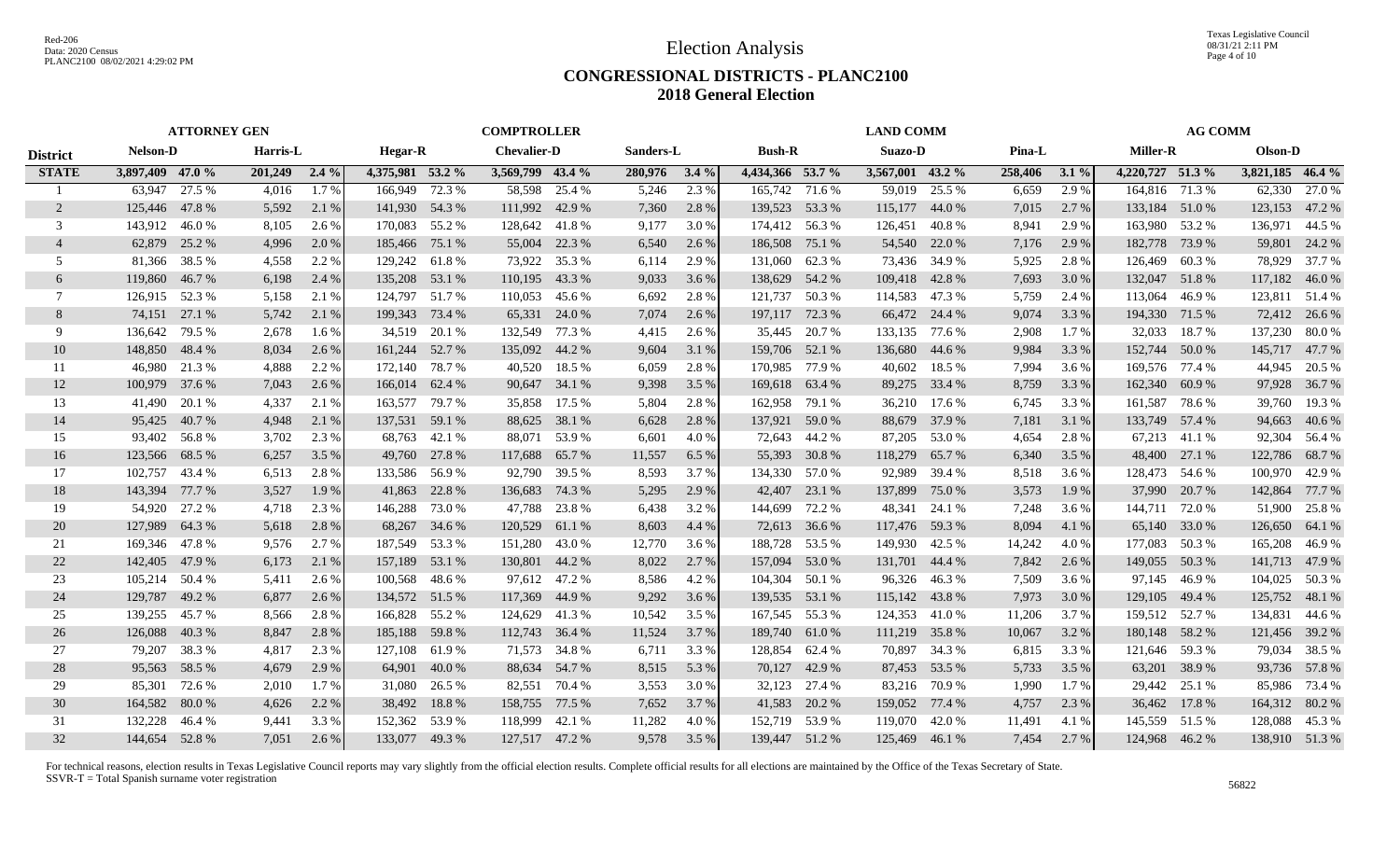Texas Legislative Council 08/31/21 2:11 PM Page 5 of 10

#### **CONGRESSIONAL DISTRICTS - PLANC2100 2018 General Election**

|                 | <b>AG COMM</b> |         |                   |               | <b>RR COMM1</b>  |               |          |       |                    | SUP CT 2      |                   |        |                  | <b>SUP CT 4</b> |                  |        |                  | <b>SUP CT 6</b> |                  |                |
|-----------------|----------------|---------|-------------------|---------------|------------------|---------------|----------|-------|--------------------|---------------|-------------------|--------|------------------|-----------------|------------------|--------|------------------|-----------------|------------------|----------------|
| <b>District</b> | Carpenter-L    |         | <b>Craddick-R</b> |               | <b>McAllen-D</b> |               | Wright-L |       | <b>Blacklock-R</b> |               | <b>Kirkland-D</b> |        | <b>Devine-R</b>  |                 | Sandill-D        |        | <b>Brown-R</b>   |                 | <b>Cheng-D</b>   |                |
| <b>STATE</b>    | 191,579        | $2.3\%$ | 4,375,917 53.2 %  |               | 3,611,209 43.9 % |               | 237,908  | 2.9%  | 4,359,904 53.1 %   |               | 3,845,883 46.9 %  |        | 4,399,060 53.7 % |                 | 3,791,171 46.3 % |        | 4,403,779 53.7 % |                 | 3,795,015 46.3 % |                |
|                 | 3,917          | 1.7%    | 166.914           | 72.2 %        | 59,122           | 25.6 %        | 5,022    | 2.2 % | 168,017            | 72.9 %        | 62,377            | 27.1 % | 168,399          | 73.2 %          | 61,634           | 26.8%  | 168,094          | 73.0 %          | 62,094           | 27.0 %         |
| 2               | 4,717          | 1.8%    | 142,442 54.6 %    |               | 112,632 43.2 %   |               | 5,835    | 2.2 % | 137,619 52.9 %     |               | 122,527           | 47.1 % | 137,979          | 53.1 %          | 121,972          | 46.9%  | 142,286 54.7 %   |                 |                  | 117,902 45.3 % |
| 3               | 7,187          | 2.3 %   | 170,875 55.5 %    |               | 128,645 41.8 %   |               | 8,343    | 2.7 % | 169,592 55.2 %     |               | 137,813           | 44.8%  | 171,208          | 55.8%           | 135,448          | 44.2 % | 170,743          | 55.6 %          | 136,149 44.4 %   |                |
| $\overline{4}$  | 4,896          | 2.0 %   | 185,485           | 75.1 %        | 55,498           | 22.5 %        | 6,138    | 2.5 % | 186,866 75.7 %     |               | 59,993            | 24.3 % | 187,449          | 76.1 %          | 58,921           | 23.9 % | 187,443          | 76.1 %          | 58,982           | 23.9 %         |
| 5               | 4,195          | 2.0 %   | 129,672           | 61.9%         | 74,558           | 35.6 %        | 5,234    | 2.5 % | 129,507            | 62.0%         | 79,325            | 38.0%  | 130,523          | 62.6 %          | 77,864           | 37.4 % | 130,425          | 62.5 %          | 78,191           | 37.5 %         |
| 6               | 5,569          | 2.2 %   | 135,649 53.3 %    |               | 110,737          | 43.5 %        | 8,240    | 3.2 % | 136,141 53.6 %     |               | 117,875           | 46.4 % | 136,925          | 54.0 %          | 116,445          | 46.0%  | 136,483          | 53.8%           | 117,080          | 46.2 %         |
| 7               | 4,161          | 1.7 %   | 125,113           | 51.9%         | 110,679          | 45.9%         | 5,242    | 2.2 % | 117,658 49.0 %     |               | 122,473           | 51.0%  | 117,828          | 49.1 %          | 122,105          | 50.9 % | 124,638 51.9 %   |                 | 115,630 48.1 %   |                |
| 8               | 5,066          | 1.9%    | 199,453           | 73.4 %        | 66,003           | 24.3 %        | 6,238    | 2.3 % | 199,385 73.5 %     |               | 71,845            | 26.5 % |                  | 199,771 73.8 %  | 71,068           | 26.2 % | 200,044 73.8 %   |                 |                  | 71,002 26.2 %  |
| 9               | 2,169          | 1.3 %   | 34,673            | 20.2 %        | 133,764          | 78.1 %        | 2,886    | 1.7 % | 33,659             | 19.7 %        | 137,361           | 80.3%  | 33,943           | 19.9 %          | 136,892          | 80.1 % | 34,735           | 20.3 %          | 136,253          | 79.7 %         |
| 10              | 7,246          | 2.4 %   | 158,751           | 52.0 %        | 137,172          | 44.9%         | 9,370    | 3.1 % | 158,501            | 52.1 %        | 145,995           | 47.9 % | 159,115          | 52.4 %          | 144,760          | 47.6 % | 160,258          | 52.7 %          | 143,905          | 47.3 %         |
| 11              | 4,703          | 2.1 %   | 172,362           | 78.6%         | 40,693           | 18.6%         | 6,154    | 2.8%  | 173,289            | 79.4 %        | 45,012            | 20.6 % | 173,917          | 79.8 %          | 43,918           | 20.2 % | 173,486          | 79.6 %          | 44,549           | 20.4 %         |
| 12              | 6,350          | 2.4 %   | 166,285           | 62.4 %        | 91,210           | 34.2 %        | 8,838    | 3.3 % | 167,384            | 63.0 %        | 98,263            | 37.0 % | 168,007          | 63.4 %          | 97,040           | 36.6 % | 167,558 63.2 %   |                 |                  | 97,606 36.8 %  |
| 13              | 4,279          | 2.1 %   | 164,078           | 79.9 %        | 36,087           | 17.6 %        | 5,224    | 2.5 % | 164,988 80.5 %     |               | 39,989            | 19.5 % | 165,522 81.0 %   |                 | 38,950           | 19.0 % | 165,397          | 80.8%           | 39,226           | 19.2 %         |
| 14              | 4,567          | 2.0 %   | 137,612 59.1 %    |               | 89,448           | 38.4 %        | 5,792    | 2.5 % | 138,022 59.3 %     |               | 94,577            | 40.7 % |                  | 138,586 59.7 %  | 93,688           | 40.3%  | 139,005          | 59.8%           | 93,429           | 40.2 %         |
| 15              | 4,089          | 2.5 %   |                   | 67,410 41.2 % | 91,907           | 56.2 %        | 4,118    | 2.5 % |                    | 69,056 42.3 % | 94,099            | 57.7 % |                  | 70,511 43.3 %   | 92,345           | 56.7 % | 69,813 42.8 %    |                 |                  | 93,183 57.2 %  |
| 16              | 7,627          | 4.3 %   |                   | 50,320 28.2 % | 120,899          | 67.7 %        | 7,417    | 4.2 % |                    | 51,064 28.6 % | 127,543           | 71.4 % |                  | 53,128 29.8 %   | 125,101          | 70.2 % | 51,350           | 28.8%           | 127,192 71.2 %   |                |
| 17              | 5,900          | 2.5 %   | 132,390           | 56.4 %        |                  | 94,117 40.1 % | 8,143    | 3.5 % | 132,923 56.8 %     |               | 101,255           | 43.2 % |                  | 133,891 57.3 %  | 99,811           | 42.7 % | 133,984          | 57.3 %          | 100,035          | 42.7 %         |
| 18              | 2,939          | 1.6 %   | 42,309            | 23.1 %        | 137,345          | 74.8%         | 3,863    | 2.1 % | 39,700             | 21.7 %        | 143,493           | 78.3 % | 40,028           | 21.9 %          | 142,976          | 78.1 % | 42,189           | 23.0 %          | 140,965          | 77.0 %         |
| 19              | 4,304          | 2.1 %   | 146,772           | 73.2 %        | 48,411           | 24.1 %        | 5,393    | 2.7 % | 147,545 73.7 %     |               | 52,777            | 26.3 % | 148,101          | 74.1 %          | 51,763           | 25.9 % | 147,737          | 73.9 %          | 52,220           | 26.1 %         |
| 20              | 5,827          | 2.9 %   | 69,444            | 35.2 %        | 121,435          | 61.5 %        | 6,617    | 3.4 % |                    | 68,049 34.6 % | 128,850           | 65.4 % | 70,617           | 35.9 %          | 125,998          | 64.1 % | 69,419           | 35.2 %          | 127,539          | 64.8 %         |
| 21              | 9,608          | 2.7 %   | 187,378           | 53.3 %        | 152,285          | 43.4 %        | 11,609   | 3.3 % | 184,581 52.7 %     |               | 165,653           | 47.3 % | 187,713 53.7 %   |                 | 161,835          | 46.3%  | 187,707          | 53.6 %          | 162,367          | 46.4 %         |
| 22              | 5,320          | 1.8%    | 157,155           | 53.1 %        | 131,825          | 44.6 %        | 6,883    | 2.3 % | 155,288            | 52.6 %        | 139,864           | 47.4 % | 155,715          | 52.8%           | 139,172          | 47.2 % | 156,297          | 52.9 %          | 138,957          | 47.1 %         |
| 23              | 5,840          | 2.8%    | 101,002           | 48.8%         | 99,379           | 48.0%         | 6,658    | 3.2 % | 100,530 48.8 %     |               | 105,528           | 51.2%  | 103,032          | 50.1 %          | 102,639          | 49.9%  | 101,903          | 49.5 %          | 103,929          | 50.5 %         |
| 24              | 6,595          | 2.5 %   | 135,747           | 52.0 %        | 117,293          | 44.9 %        | 8,228    | 3.1 % | 133,946 51.4 %     |               | 126,501           | 48.6 % | 135,875          | 52.3 %          | 124,034          | 47.7%  | 135,084          | 51.9%           | 125,220          | 48.1 %         |
| 25              | 8,180          | $2.7\%$ | 165,071 54.7 %    |               | 126,140 41.8 %   |               | 10,575   | 3.5 % | 166,258 55.2 %     |               | 134,927           | 44.8%  | 166,748 55.5 %   |                 | 133,668          | 44.5 % | 167,289          | 55.6 %          | 133,526 44.4 %   |                |
| 26              | 8,098          | 2.6 %   | 186,857           | 60.4 %        | 112,615          | 36.4 %        | 9,994    | 3.2 % | 185,771            | 60.2%         | 122,887           | 39.8%  | 187,224          | 60.8%           | 120,813          | 39.2 % | 186,259          | 60.4 %          | 122,137          | 39.6 %         |
| 27              | 4,609          | 2.2 %   | 125,187           | 61.1 %        | 73,815           | 36.0%         | 6,034    | 2.9 % | 125,495            | 61.3%         | 79,388            | 38.7 % | 126,597          | 62.0%           | 77,648           | 38.0%  | 125,867          | 61.5 %          | 78,702           | 38.5 %         |
| 28              | 5,367          | 3.3 %   | 64,526            | 39.8%         | 91,774           | 56.6 %        | 5,962    | 3.7 % |                    | 65,792 40.7 % | 96,052            | 59.3 % | 67,758           | 42.0 %          | 93,601           | 58.0%  | 66,538           | 41.2%           | 94,898           | 58.8 %         |
| 29              | 1,724          | 1.5 %   | 31,227            | 26.7 %        | 83,808           | 71.6 %        | 2,014    | 1.7 % |                    | 30,746 26.3 % | 86,065            | 73.7 % | 31,220           | 26.8%           | 85,462           | 73.2 % | 31,525 27.0 %    |                 | 85,211           | 73.0 %         |
| 30              | 4,175          | 2.0 %   | 39,164            | 19.1 %        | 160,156          | 78.2%         | 5,480    | 2.7 % |                    | 38,167 18.7 % | 166,131           | 81.3%  | 39,366           | 19.3 %          | 164,673          | 80.7%  | 39,075           | 19.1 %          | 165,104          | 80.9 %         |
| 31              | 9,020          | 3.2 %   | 149,733           | 53.1 %        | 120,902          | 42.9%         | 11,377   | 4.0 % | 152,193 54.0 %     |               | 129,565           | 46.0%  | 153,150 54.5 %   |                 | 128,058          | 45.5 % | 152,820          | 54.3 %          | 128,811          | 45.7%          |
| 32              | 6,819          | 2.5 %   | 134,217 49.7 %    |               | 127,938 47.3 %   |               | 8,143    | 3.0 % | 130,034 48.3 %     |               | 139,116 51.7 %    |        | 133,498 49.7 %   |                 | 135,219          | 50.3 % | 133,144 49.4 %   |                 | 136,122 50.6 %   |                |
|                 |                |         |                   |               |                  |               |          |       |                    |               |                   |        |                  |                 |                  |        |                  |                 |                  |                |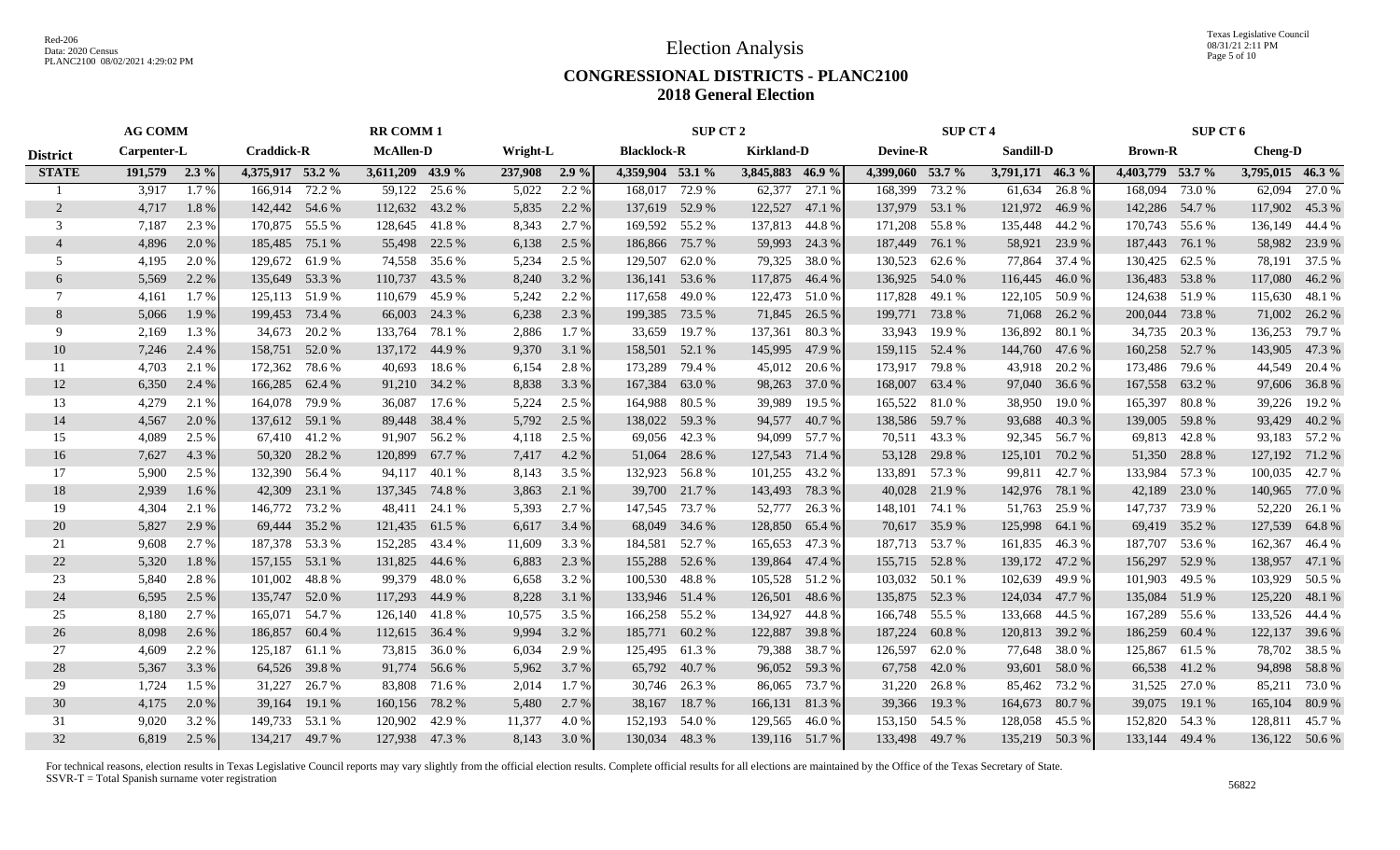Texas Legislative Council 08/31/21 2:11 PM Page 6 of 10

#### **CONGRESSIONAL DISTRICTS - PLANC2100 2018 General Election**

|                 | <b>CCA PRES JUDGE</b> |        |                  |         |                  | CCA <sub>7</sub><br><b>Franklin-D</b><br><b>Hervey-R</b> |                  |        |                  | CCA <sub>8</sub> |                  |        |                  |        |
|-----------------|-----------------------|--------|------------------|---------|------------------|----------------------------------------------------------|------------------|--------|------------------|------------------|------------------|--------|------------------|--------|
| <b>District</b> | <b>Keller-R</b>       |        | <b>Strange-L</b> |         | Jackson-D        |                                                          |                  |        |                  |                  | Slaughter-R      |        | $Ash-L$          |        |
| <b>STATE</b>    | 4,288,105 52.2 %      |        | 187,271          | $2.3\%$ | 3,733,243 45.5 % |                                                          | 4,428,312 54.2 % |        | 3,749,155 45.8 % |                  | 4,769,981 74.7 % |        | 1,616,476 25.3 % |        |
| 1               | 166,244               | 72.2 % | 3,885            | 1.7%    | 60,219           | 26.1%                                                    | 168,453          | 73.4 % | 61,099           | 26.6%            | 172,184          | 87.6%  | 24,318           | 12.4 % |
| $\overline{2}$  | 135,856               | 52.3 % | 4,808            | 1.9%    | 119,150          | 45.9%                                                    | 142,632          | 55.1 % | 116,369          | 44.9 %           | 152,274          | 77.0 % | 45,587           | 23.0%  |
| 3               | 167,147               | 54.3 % | 6,916            | 2.2 %   | 133,500          | 43.4 %                                                   | 171,961          | 56.1 % | 134,366          | 43.9%            | 182,354          | 73.9%  | 64,283           | 26.1%  |
| $\overline{4}$  | 184,368               | 74.7 % | 4,801            | 1.9%    | 57,608           | 23.3 %                                                   | 187,928          | 76.4 % | 58,099           | 23.6 %           | 192,333          | 86.8%  | 29,230           | 13.2 % |
| 5               | 127,988               | 61.2%  | 4,192            | 2.0%    | 76,882           | 36.8%                                                    | 130,728          | 62.8%  | 77,436           | 37.2 %           | 136,848          | 79.6%  | 35,040           | 20.4 % |
| 6               | 134,023               | 52.7%  | 5,780            | 2.3 %   | 114,400          | 45.0%                                                    | 137,412          | 54.3 % | 115,727          | 45.7%            | 145,501          | 74.8%  | 48,906           | 25.2 % |
| 7               | 116,400               | 48.6%  | 4,278            | 1.8%    | 118,974          | 49.6 %                                                   | 125,051          | 52.4 % | 113,777          | 47.6 %           | 133,821          | 76.2 % | 41,703           | 23.8%  |
| $\,8\,$         | 197,157               | 72.6 % | 5,252            | 1.9%    | 69,190           | 25.5 %                                                   | 201,408          | 74.5 % | 69,056           | 25.5 %           | 206,931          | 86.9%  | 31,128           | 13.1 % |
| 9               | 32,850                | 19.2 % | 2,089            | 1.2%    | 136,182          | 79.6%                                                    | 34,738           | 20.3 % | 136,052          | 79.7 %           | 43,364           | 49.9%  | 43,577           | 50.1 % |
| 10              | 155,707               | 51.1 % | 7,168            | 2.4 %   | 141,555          | 46.5 %                                                   | 160,834          | 53.1 % | 142,257          | 46.9%            | 173,419          | 73.2 % | 63,583           | 26.8%  |
| 11              | 170,902               | 78.3%  | 4,580            | 2.1 %   | 42,901           | 19.6 %                                                   | 174,124          | 80.1%  | 43,360           | 19.9%            | 178,456          | 89.3%  | 21,289           | 10.7%  |
| 12              | 164,878               | 62.0%  | 6,872            | 2.6 %   | 94,006           | 35.4 %                                                   | 168,644          | 63.8%  | 95,815           | 36.2%            | 175,441          | 81.1%  | 41,000           | 18.9%  |
| 13              | 162,770               | 79.5 % | 4,273            | 2.1 %   | 37,751           | 18.4 %                                                   | 165,741          | 81.2%  | 38,450           | 18.8%            | 169,910          | 89.5%  | 19,891           | 10.5 % |
| 14              | 136,159               | 58.5%  | 4,516            | 1.9%    | 91,965           | 39.5 %                                                   | 139,637          | 60.2%  | 92,342           | 39.8%            | 147,872          | 80.3%  | 36,206           | 19.7%  |
| 15              | 67,481                | 41.3%  | 3,364            | 2.1 %   | 92,587           | 56.7%                                                    | 69,905           | 42.9%  | 92,969           | 57.1 %           | 83,886           | 66.7%  | 41,818           | 33.3%  |
| 16              | 49,544                | 27.7 % | 6,076            | 3.4 %   | 123,183          | 68.9%                                                    | 52,584           | 29.5 % | 125,584          | 70.5 %           | 67,900           | 54.7 % | 56,175           | 45.3%  |
| 17              | 130,283               | 55.6%  | 6,319            | 2.7 %   | 97,730           | 41.7%                                                    | 134,704          | 57.7 % | 98,601           | 42.3 %           | 144,715          | 75.7 % | 46,358           | 24.3 % |
| 18              | 38,674                | 21.1 % | 2,988            | 1.6 %   | 141,522          | 77.3 %                                                   | 42,116           | 23.1 % | 140,532          | 76.9%            | 50,996           | 53.7%  | 44,020           | 46.3%  |
| 19              | 145,218               | 72.6 % | 4,587            | 2.3 %   | 50,270           | 25.1 %                                                   | 148,221          | 74.3 % | 51,274           | 25.7 %           | 153,955          | 85.2%  | 26,639           | 14.8%  |
| 20              | 66,527                | 33.7%  | 5,744            | 2.9%    | 125,019          | 63.4 %                                                   | 70,302           | 35.8%  | 126,095          | 64.2 %           | 84,533           | 60.6%  | 55,019           | 39.4 % |
| 21              | 181,295               | 51.8%  | 9,985            | 2.9%    | 158,933          | 45.4 %                                                   | 189,286          | 54.3 % | 159,379          | 45.7%            | 205,673          | 72.5 % | 78,107           | 27.5 % |
| 22              | 152,983               | 51.8%  | 5,287            | 1.8%    | 136,959          | 46.4%                                                    | 158,058          | 53.7%  | 136,503          | 46.3%            | 171,630          | 74.3 % | 59,303           | 25.7%  |
| 23              | 98,590                | 47.8%  | 5,035            | 2.4 %   | 102,698          | 49.8%                                                    | 102,878          | 50.0%  | 102,989          | 50.0%            | 115,548          | 72.3 % | 44,174           | 27.7 % |
| 24              | 131,988               | 50.7%  | 6,651            | 2.6 %   | 121,910          | 46.8%                                                    | 136,202          | 52.6%  | 122,935          | 47.4 %           | 145,807          | 72.6%  | 54,920           | 27.4 % |
| 25              | 163,208               | 54.2 % | 8,146            | 2.7 %   | 129,836          | 43.1 %                                                   | 168,290          | 56.2%  | 131,306          | 43.8%            | 180,308          | 74.4 % | 62,193           | 25.6 % |
| 26              | 183,067               | 59.3 % | 8,509            | 2.8 %   | 117,394          | 38.0%                                                    | 187,683          | 61.0%  | 119,814          | 39.0%            | 196,018          | 78.7%  | 53,188           | 21.3%  |
| 27              | 123,814               | 60.4 % | 4,452            | 2.2 %   | 76,565           | 37.4 %                                                   | 127,543          | 62.5 % | 76,620           | 37.5 %           | 137,516          | 79.0%  | 36,557           | 21.0%  |
| 28              | 63,559                | 39.2 % | 4,090            | 2.5 %   | 94,479           | 58.3%                                                    | 67,203           | 41.6%  | 94,419           | 58.4 %           | 82,301           | 65.8%  | 42,845           | 34.2 % |
| 29              | 30,085                | 25.8%  | 1,620            | 1.4 %   | 85,104           | 72.9 %                                                   | 31,566           | 27.1 % | 85,015           | 72.9 %           | 37,701           | 60.7%  | 24,386           | 39.3%  |
| 30              | 36,924                | 18.0%  | 4,090            | 2.0%    | 163,606          | 80.0%                                                    | 39,142           | 19.2 % | 164,951          | 80.8%            | 49,734           | 42.8%  | 66,482           | 57.2 % |
| 31              | 148,422               | 52.7%  | 8,767            | 3.1 %   | 124,446          | 44.2%                                                    | 154,019          | 54.9%  | 126,461          | 45.1 %           | 165,533          | 72.2 % | 63,642           | 27.8%  |
| 32              | 128,067 47.6 %        |        | 6,513            | 2.4 %   | 134,579          | 50.0%                                                    | 133,099          | 49.8%  | 134,200          | 50.2 %           | 145,166 70.3%    |        | 61,265           | 29.7%  |
|                 |                       |        |                  |         |                  |                                                          |                  |        |                  |                  |                  |        |                  |        |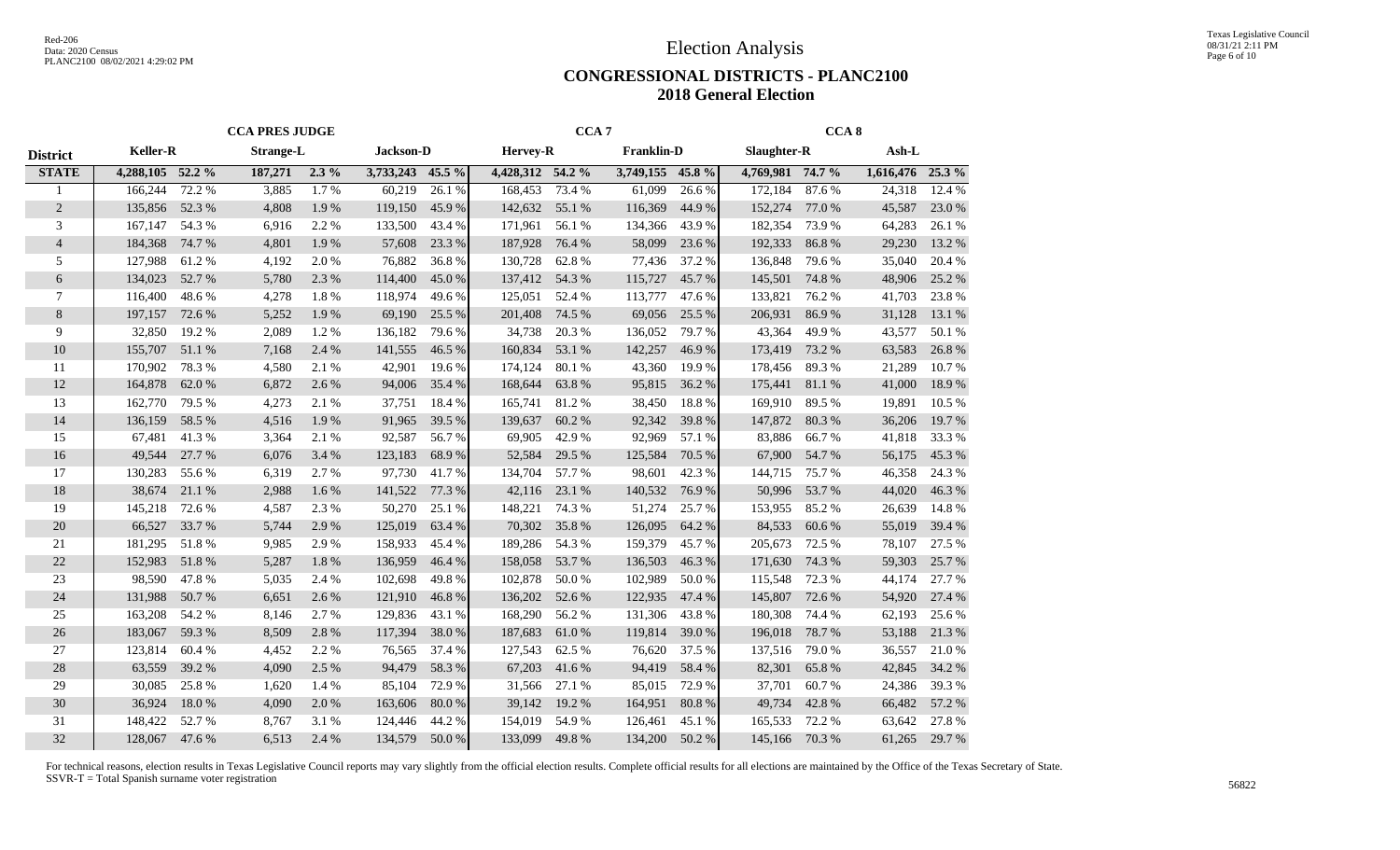Texas Legislative Council 08/31/21 2:11 PM Page 7 of 10

## **CONGRESSIONAL DISTRICTS - PLANC2100 2018 General Election**

|                 |                   | <b>U.S. SEN</b>   |                  |                   | <b>GOVERNOR</b>  |                |                   | <b>LT. GOVERNOR</b> |                | <b>ATTORNEY GEN</b> |  |  |
|-----------------|-------------------|-------------------|------------------|-------------------|------------------|----------------|-------------------|---------------------|----------------|---------------------|--|--|
| <b>District</b> | Cruz-R            | O'Rourke-D        | Dikeman-L        | Abbott-R          | <b>Valdez-D</b>  | Tippetts-L     | Patrick-R         | <b>Collier-D</b>    | McKennon-L     | <b>Paxton-R</b>     |  |  |
|                 | 26,607 21.9 %     | 93,964 77.5 %     | $0.6\%$<br>733   | 30,859<br>25.6 %  | 87,792 72.8 %    | 1.905<br>1.6 % | 28,048 23.4 %     | 89,278 74.6 %       | 2,293<br>1.9%  | 26,833 22.4 %       |  |  |
|                 | 60,481 41.6 %     | 83,946 57.7 %     | $0.7\%$<br>975   | 70,296 48.6 %     | 72,432 50.1 %    | 1,826<br>1.3 % | 59,436 41.8 %     | 79,375 55.8 %       | 3,467<br>2.4 % | 57,171<br>40.2 %    |  |  |
| 35              | 27.3 %<br>53.951  | 141,877<br>71.7 % | 1.938<br>$1.0\%$ | 64.124<br>32.6 %  | 65.3%<br>128.443 | 2.2%<br>4,275  | 57,055 29.2 %     | 132,912<br>67.9 %   | 5,749<br>2.9 % | 53,818 27.5 %       |  |  |
|                 | 71.4 %<br>159.134 | 62,422 28.0 %     | 1.357<br>0.6 %   | 165,545<br>74.3 % | 54,476 24.5 %    | 1.2%<br>2,664  | 156,294<br>70.4 % | $62,101$ 28.0 %     | 3,624<br>1.6 % | 155,527<br>70.2 %   |  |  |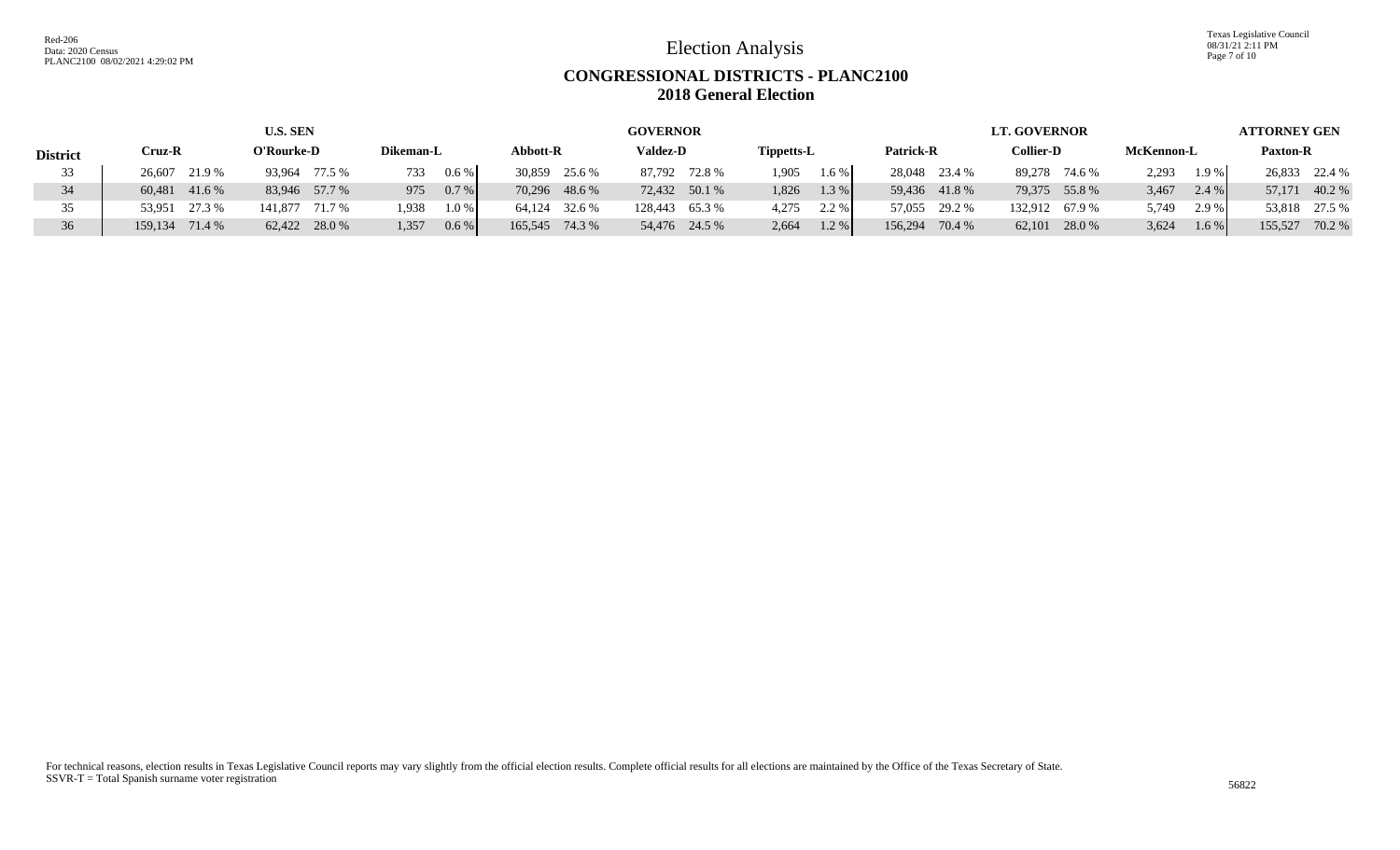Texas Legislative Council 08/31/21 2:11 PM Page 8 of 10

# **CONGRESSIONAL DISTRICTS - PLANC2100 2018 General Election**

|                 | <b>ATTORNEY GEN</b> |                  |                | <b>COMPTROLLER</b> |                  |                | <b>LAND COMM</b> |                  | <b>AG COMM</b>    |                |  |  |
|-----------------|---------------------|------------------|----------------|--------------------|------------------|----------------|------------------|------------------|-------------------|----------------|--|--|
| <b>District</b> | <b>Nelson-D</b>     | Harris-L         | <b>Hegar-R</b> | <b>Chevalier-D</b> | Sanders-L        | <b>Bush-R</b>  | <b>Suazo-D</b>   | Pina-L           | <b>Miller-R</b>   | Olson-D        |  |  |
|                 | 90,252 75.4 %       | $2.1\%$<br>2,556 | 27,314 23.0 %  | 86,821 73.0 %      | 4.0 %<br>4,749   | 29,080 24.3 %  | 87,522 73.2 %    | 2.5%<br>2,930    | 26,628 22.4 %     | 89,832 75.4 %  |  |  |
| 34              | 81,136 57.0 %       | 2.8 %<br>3,965   | 57,756 41.0 %  | 75,756 53.8 %      | $5.2\%$<br>7,365 | 63,030 44.3 %  | 75,068 52.8 %    | $3.0\%$<br>4,209 | 56,754 40.2 %     | 80,275 56.8 %  |  |  |
|                 | 135,490 69.3 %      | 3.1 %<br>6,087   | 56,687 29.2 %  | 128,300 66.1 %     | 4.7 %<br>9,054   | 59,151 30.4 %  | 127,812 65.6 %   | 7,836<br>4.0 %   | 53,824 27.7 %     | 134,378 69.2 % |  |  |
|                 | 62,031 28.0 %       | $1.8\%$<br>3,939 | 158,740 72.1 % | 55,882 25.4 %      | $2.5\%$<br>5,550 | 157,860 71.5 % | 56,905 25.8 %    | 2.8 %<br>6,112   | 155,571<br>70.6 % | 61,343 27.8 %  |  |  |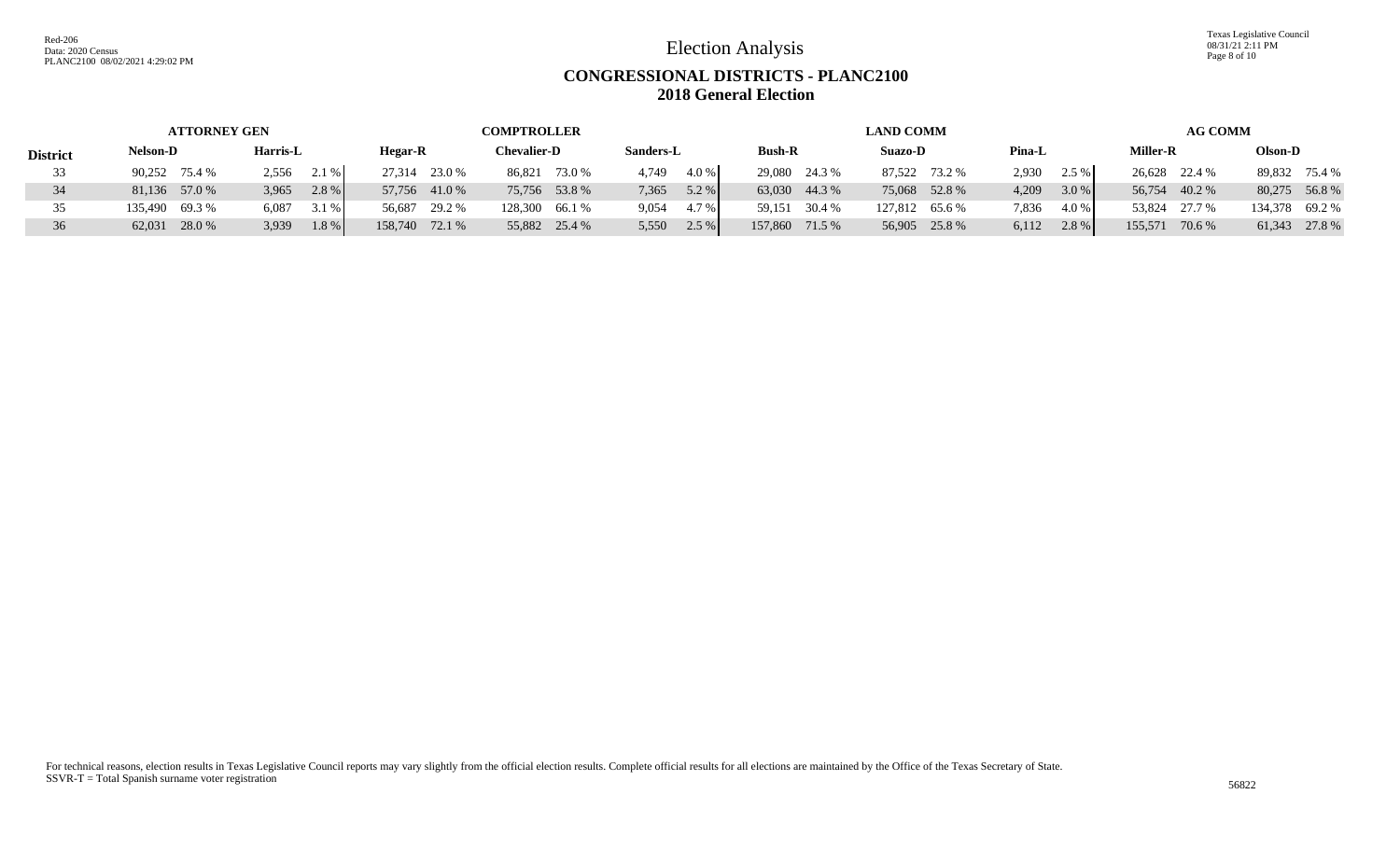Texas Legislative Council 08/31/21 2:11 PM Page 9 of 10

## **CONGRESSIONAL DISTRICTS - PLANC2100 2018 General Election**

|                 | <b>AG COMM</b>     |                  | <b>RR COMM1</b>  |                | SUP CT 2           |                     | <b>SUP CT 4</b> |                   | SUP CT 6       |                  |  |
|-----------------|--------------------|------------------|------------------|----------------|--------------------|---------------------|-----------------|-------------------|----------------|------------------|--|
| <b>District</b> | <b>Carpenter-L</b> | Craddick-R       | <b>McAllen-D</b> | Wright-L       | <b>Blacklock-R</b> | <b>Kirkland-D</b>   | <b>Devine-R</b> | <b>Sandill-D</b>  | <b>Brown-R</b> | Cheng-D          |  |
|                 | 2.2 %<br>2,654     | 27,682 23.2 %    | 87,876 73.8 %    | 3.0 %<br>3,516 | 27,682 23.3 %      | 91.070<br>76.7 %    | 28,266 23.8 %   | 90.260<br>76.2 %  | 28,036 23.6 %  | 90,667<br>76.4 % |  |
| 34              | $3.0\%$<br>4,298   | 57,160 40.4 %    | 78,929 55.9 %    | 3.7 %<br>5,225 | 59,137<br>42.0 %   | 58.0 %<br>81,634    | 60,176 42.9 %   | 80,044 57.1 %     | 59,388 42.3 %  | 81,032 57.7 %    |  |
|                 | 5,987<br>3.1 %     | 29.3 %<br>56.883 | 129,453 66.8 %   | 3.9%<br>7.516  | 56,262 29.1 %      | $70.9\%$<br>137.299 | 57,828 29.9 %   | 135,370<br>70.1 % | 57,410 29.7 %  | 70.3 %<br>35,987 |  |
| 36              | $1.6\%$<br>3,577   | 158,919 72.2 %   | 56,659 25.7 %    | 2.1%<br>4,587  | 159,057<br>72.4 %  | $60,761$ 27.6 %     | 159,446 72.7 %  | 59,976 27.3 %     | 160,350 73.0 % | 59,213 27.0 %    |  |